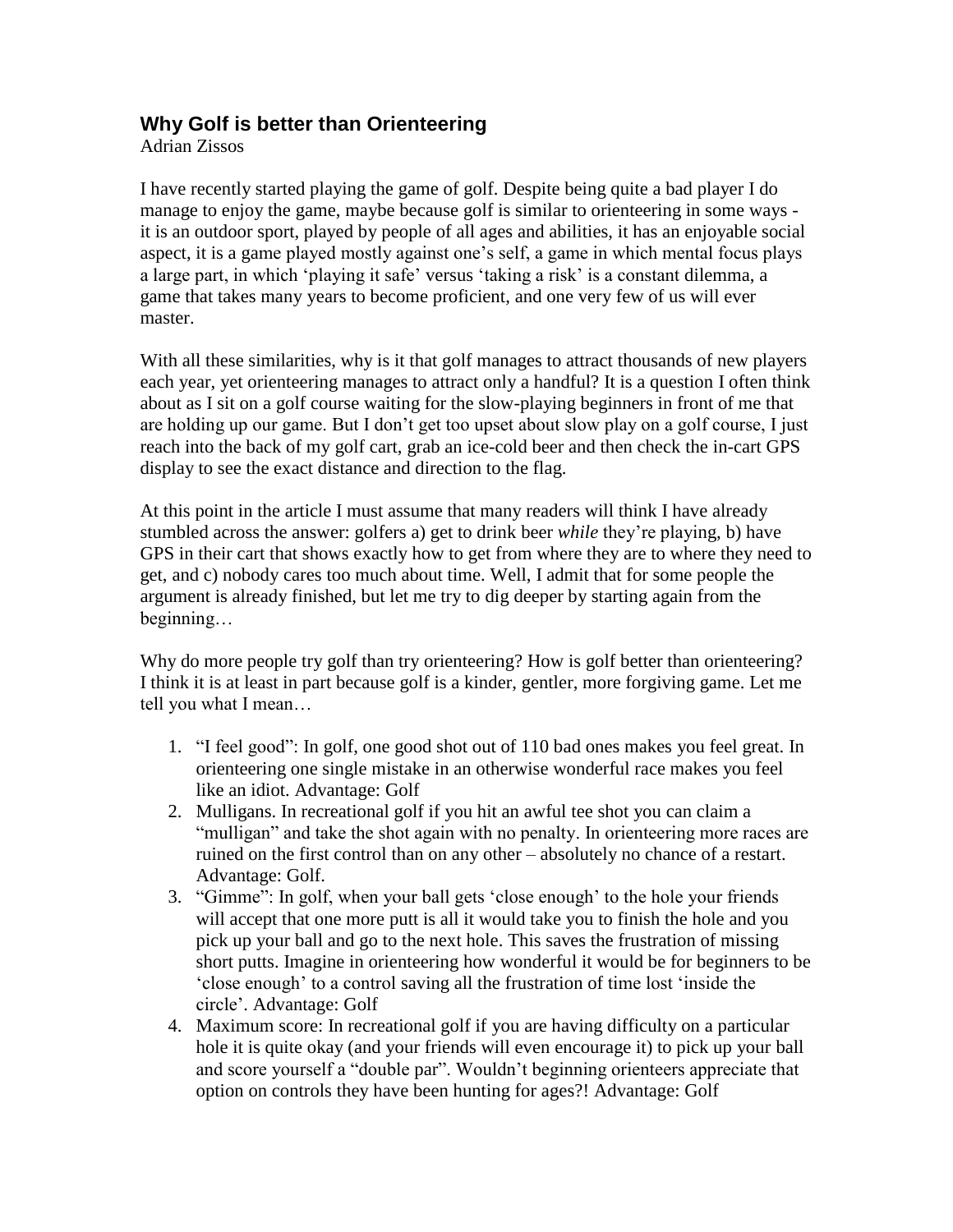5. Handicaps. In golf when you play against a better player you are allowed certain deductions from your score based on your handicap (your golf handicap is an estimation of how many shots it will take you to finish 18 holes). In orienteering we can all play together on the same course with better and worse orienteers, but there is no way for people at different levels to *really* compete with each other. Orienteering uses age-based categories, golfing uses skills-based scoring. Advantage: Golf

Golf is clearly a sport that is friendlier for beginners. It is filled with small kindnesses and conventions that help reduce the frustrations beginners have when learning a new activity. Orienteering on the other hand has none of these things. Our sport is incredibly complex and participants are faced with massive demands of interpretation, decision making, and physical fitness right off the start. If we want to attract and retain more people to orienteering we must keep this in mind and do all we can to present newcomers with kindnesses to reduce their levels of frustration.

Here are some serious and less serious suggestions for what we can change in orienteering to make the sport more inviting. Some possibilities:

- 1. **Skills-based categories.** The most useful thing I think we can do is implement skills-based categories (and courses) so that beginner orienteers are offered competition at their own level.
- 2. **Handicap systems.** We should develop handicap systems that allow reasonably competitive (but not necessarily totally "fair") races between people of different capabilities on the same (or at least similar) courses. There are two general approaches to this:
	- a. **Time adjustment:** FWOC"s Wednesday night Grand Prix series has experimented with this technique. Each club member is assigned a handicap "factor"based on previous results and their finishing time is multiplied by this factor.
	- b. **Course adjustment:** Several clubs have experimented with this technique. The general approach is to design a single course but require that better and fitter orienteers have to go further and take more controls. For example, each runner has the same course marked on their map along with a number of "extra" controls. Depending on a person's handicap, they must take a certain number of the extra controls. They are free to take the extra controls at any time during the course.
- 3. **A new way of scoring** A less serious suggestion, how about scoring orienteering just like golf… as follows:
	- a. set "par" as, say 9 minutes / km .
	- b. In the results, compute the tpk for each runner on each leg
	- c. Score each control: every min/km under par would be "minus one" and every min/km over par would be "plus one".
	- d. For beginners set maximum score as "5 over par".
	- e. Total up the scores for each control, the lowest score wins.
	- f. Although this is a less serious suggestion it does have some merit. It allows beginners to feel good about any "pars" they might get, it limits